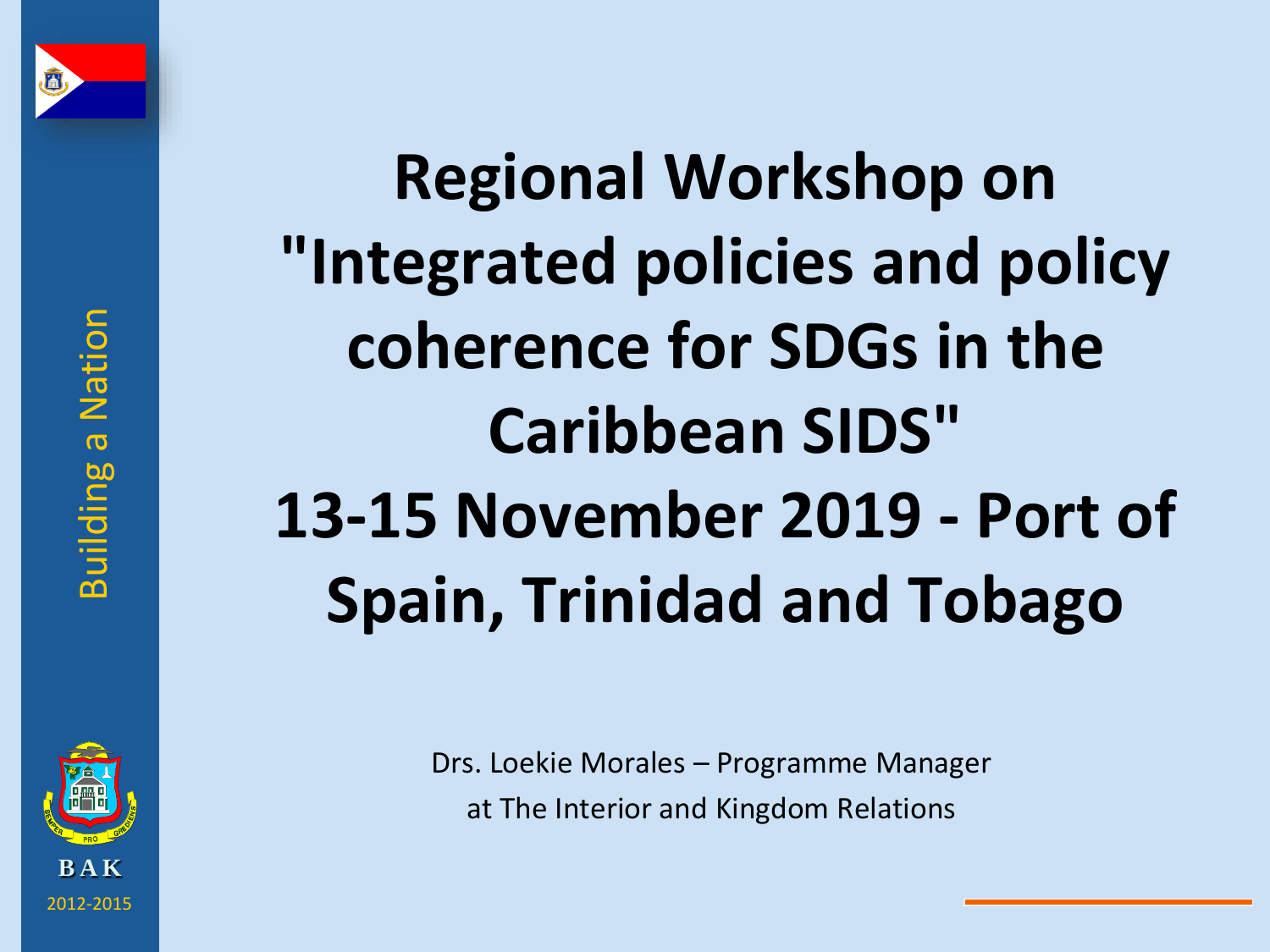

## in ensuring an integrated implementation of the SDGs (2014-now)**:**

*HOW and WHO initiated the change (UNDP program) and WHAT RESULTS have been achieved.*

**1. Since 2015 establishment of a DEVInfo system → The Sint MaartenInfo & training of personnel therein.** 

**2. UN Training in Democratic Dialogue – On line training (Gov & NGO's + Private sector).** M.o.l 24 started/18 certif.



**Building a Nation** 

**3. Conducted Dialogues with stakeholders; aim create a common/National Development Vision.** 

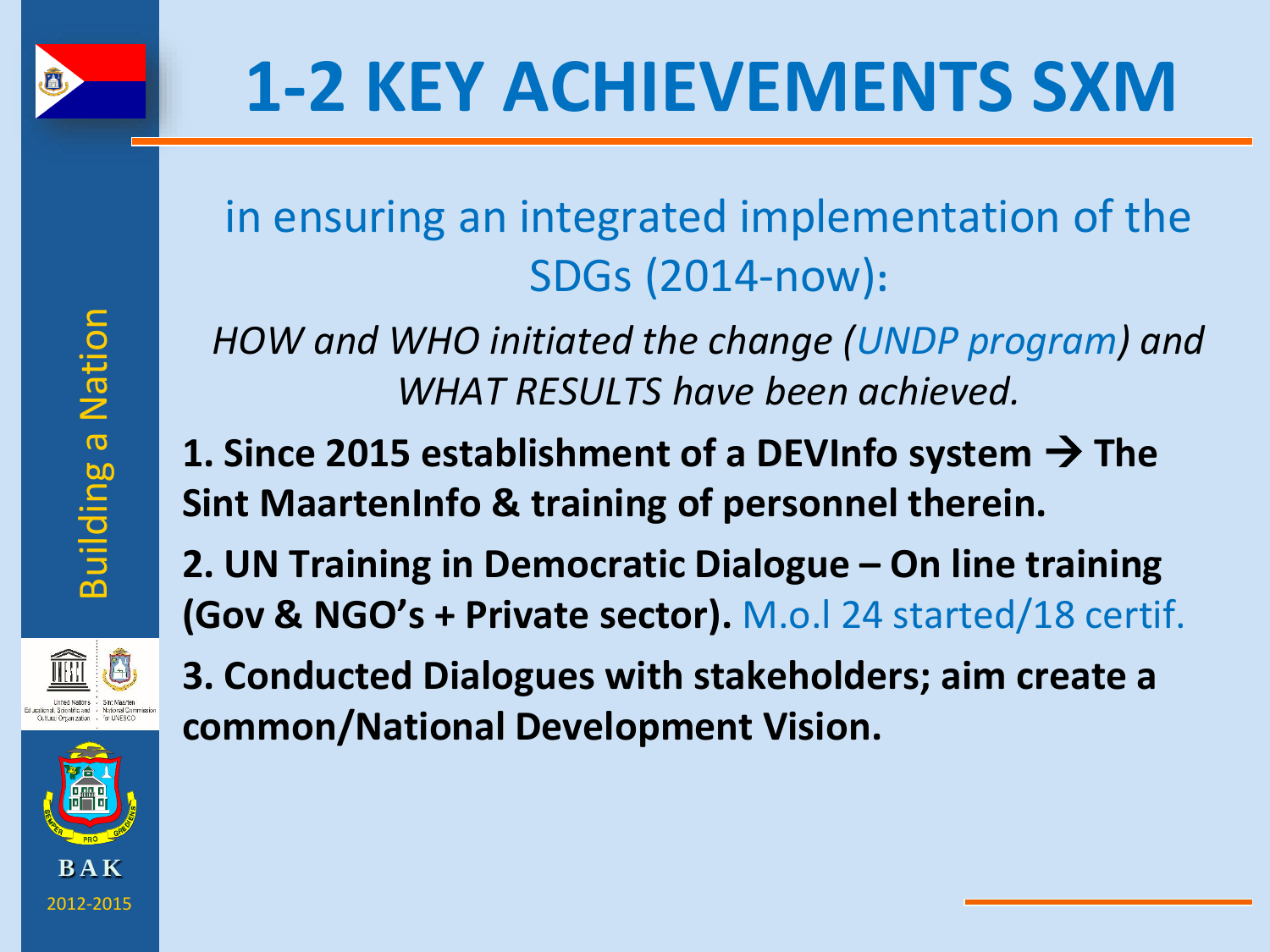

SXM faces or has faced in promoting an integrated implementation of the SDGs.

- We Need **Stability in Government & Political will** (Governments to take more control and responsibility to change policy priorities and spending allocations, and look to their own domestic resource mobilization.
- R A K 2012-2015
- The completion of a **National Vision & the drafting of a National Development plan.**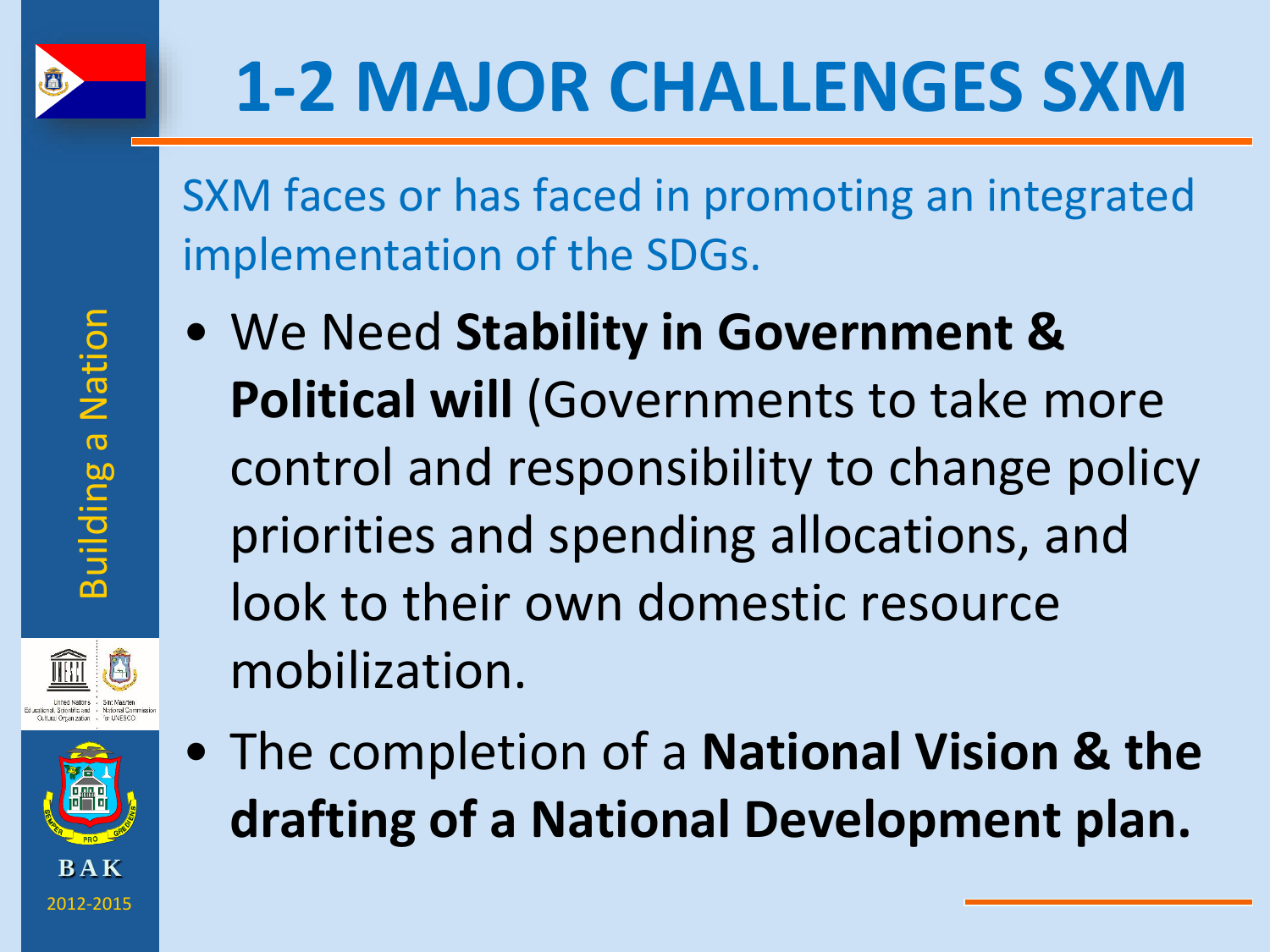

As good practices, SXM has experimented on integrated implementation of the SDGs:

• *The approach of informing YOUNGSTERS and Teachers on SDGs (theory) and connect SDGs with Art forms by exploring problems of (inter) connecting SDGs and create (practice) expressions of problems & solutions thereof;*





• *USM Seminars/Radio talk show: general public to Discussions on SDG topics after presenting SDGs from different angles by NGO's-Private Sector-Government;*